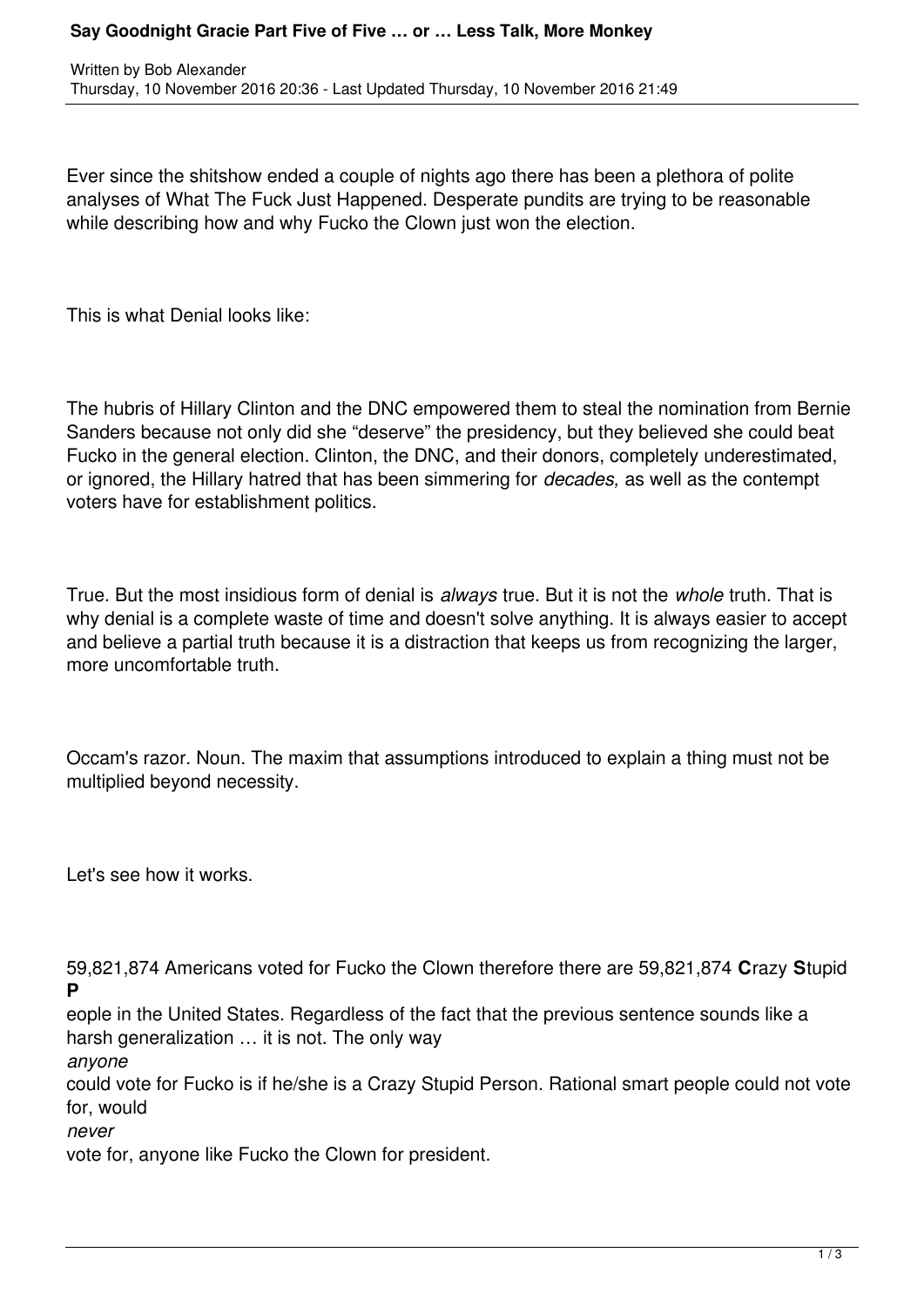## **Say Goodnight Gracie Part Five of Five … or … Less Talk, More Monkey**

.

That's it. That's all we need to know. There were enough Crazy Stupid People in the United States on November 8, 2016, to elect Fucko the Clown.

Though that's the end of the story, we always want to know more. We *need* to know how and why this happened. The other uncomfortable truth is: In this case ... no we don't. It doesn't matter. Fucko the Clown is going to be the next president of the United States. End of story.

It's like one of my darker imaginings .... I'm in my doctor's office discussing my recent lab tests and he tells me I've got lung cancer. I ask how? Why? He bluntly tells me because I smoked cigarettes for 44 years. That perfectly valid explanation in a sense has *nothing* to do with the current problem. Smoking caused the cancer … but the problem isn't smoking … it's having *lung cancer*

The United States of America has Fucko the Clown. And that happened because there are too many Crazy Stupid People. But what if we want to know where Crazy Stupid People came from? I don't think that's our problem but what the hell … I'm not tired of typing yet so here are the broad strokes. There is obviously more to it but I don't have the time or will to go too far down my long long list.

In 1987, the FCC got rid of the Fairness Doctrine unleashing Rush Limbaugh and all the rest of the lying assholes who filled the radio airwaves with hate speech.

In 1996, Fox News began pumping out the same pernicious lies on cable television 24 hours a day, 7 days a week.

If that stew simmers for 30 years, you end up with people who will vote for Fucko the Clown.

The reason hate radio and Fox News took root and grew like weeds in the American Brain is because the country has *always* been a racist, misogynist, xenophobic, nation. Always. Hate